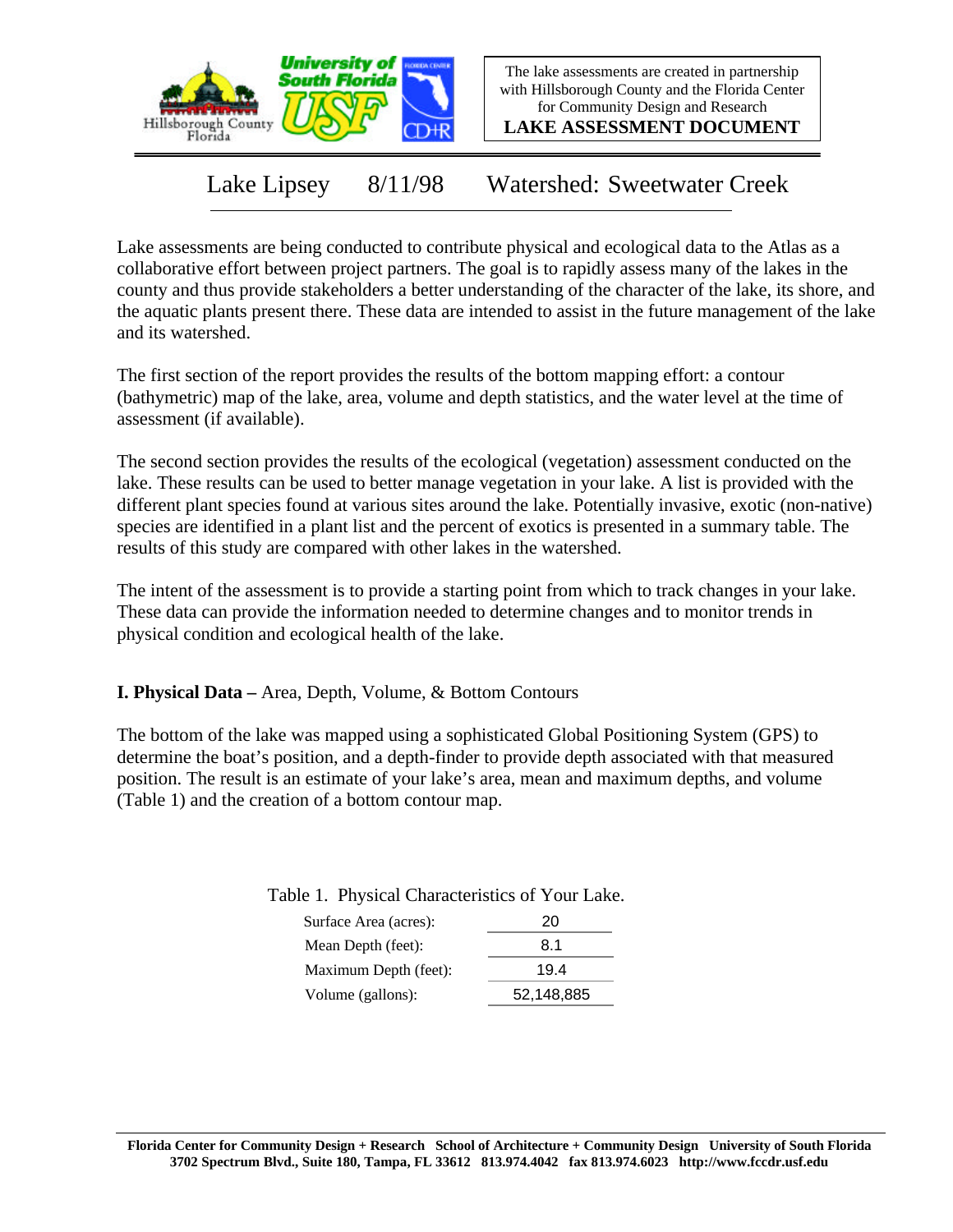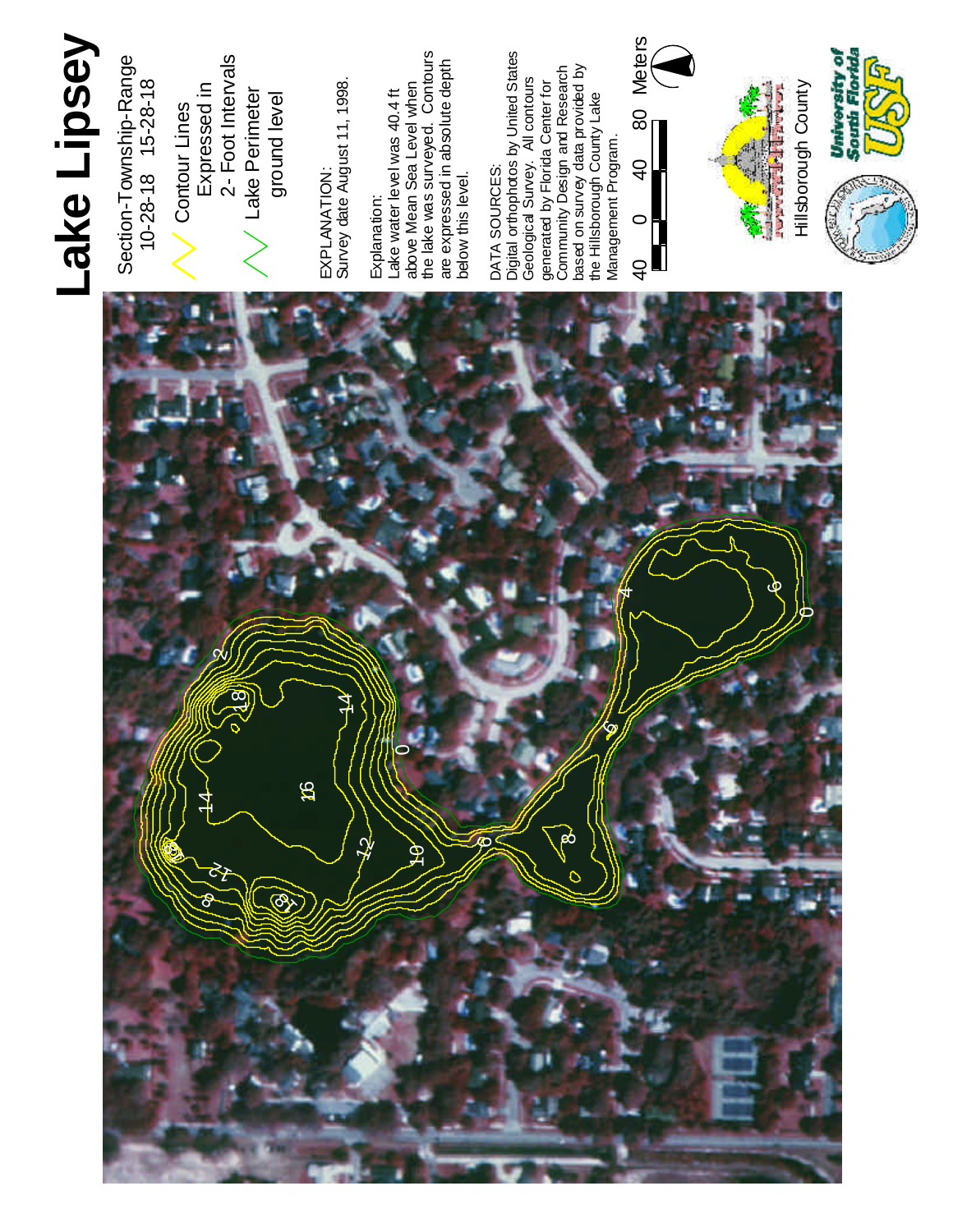

**LAKE ASSESSMENT DOCUMENT**

Lake Lipsey 8/11/98 Watershed: Sweetwater Creek

## **II. Ecological Data**

Aquatic Plant Survey

Approximately equispaced sites are haphazardly mapped around the lake and the aquatic plants at each site are surveyed. The total number of species from all sites is used to approximate the total diversity of aquatic plants and the percent of invasive-exotic plants on the lake and in the watershed (Table 2). Many of these plants are considered ecologically harmful, as they tend to out-compete native species. Such "nuisance" plants can also make boating and other recreational activities difficult or impossible. The common and scientific names of plant species found on your lake are listed in Table 3.

> Table 2. Comparison of species diversity between your lake and other assessed lakes located within your watershed.

|                        |     | Lake Lipsey Sweetwater Creek<br>(Average) |  |
|------------------------|-----|-------------------------------------------|--|
| Number of Taxa:        | 39  | 30                                        |  |
| Percent Exotic Plants: | 18% | 15%                                       |  |

Table 3. Botanical and common names of the most commonly found plants on your lake. Percent frequency (of occurence), habit (location where found), status (native or exotic), and EPPC status are provided.

| Common Name                            | <b>Plant Species</b>        | Frequency | Habit     | <b>Status</b> | <b>EPPC</b> |
|----------------------------------------|-----------------------------|-----------|-----------|---------------|-------------|
| Manatee Mudflower, Baby's Tears        | Micranthemum glomeratum     | 60%       | Submersed | Native        | <b>NL</b>   |
| Wax Myrtle                             | Myrica cerifera             | 60%       | Emergent  | <b>Native</b> | <b>NL</b>   |
| <b>Climbing Hempvine</b>               | Mikania scandens            | 50%       | Emergent  | Native        | NL.         |
| Knot grass                             | Paspalum distichum          | 50%       | Emergent  | Native        | NL.         |
| Swamp Fern                             | Blechnum serrulatum         | 40%       | Emergent  | <b>Native</b> | NL          |
| Wild Taro, Dasheen, Coco Yam           | Colocasia esculenta         | 40%       | Emergent  | Exotic        |             |
| Dayflower                              | Commelina spp.              | 40%       | Emergent  | Exotic        | <b>NL</b>   |
| Algal Mats, Floating                   | Algal spp.                  | 30%       | Floating  | Unknown       | Unknow      |
| <b>Alligator Weed</b>                  | Alternanthera philoxeroides | 30%       | Emergent  | Exotic        | Ш           |
| Manyflower Marshpennywort, Water Penny | Hydrocotyl umbellata        | 30%       | Emergent  | <b>Native</b> | <b>NL</b>   |
| Water Primroses, Primrosewillow        | Ludwigia spp.               | 30%       | Emergent  | Unknown       | NL          |
| Punk Tree, Melaleuca                   | Melaleuca quinquenervia     | 30%       | Emergent  | Exotic        |             |
| Torpedo Grass                          | Panicum repens              | 30%       | Emergent  | Exotic        |             |
| Cypress                                | Taxodium spp.               | 30%       | Emergent  | Native        | <b>NL</b>   |
| <b>Buttonweed</b>                      | Diodia virginiana           | 20%       | Emergent  | Native        | NL          |
| <b>Brazilian Pepper</b>                | Schinus terebinthifolius    | 20%       | Emergent  | Exotic        |             |

Florida Center for Community Design + Research School of Architecture + Community Design University of South Florida 3702 Spectrum Blvd., Suite 180, Tampa, FL 33612 813.974.4042 fax 813.974.6023 http://www.fccdr.usf.edu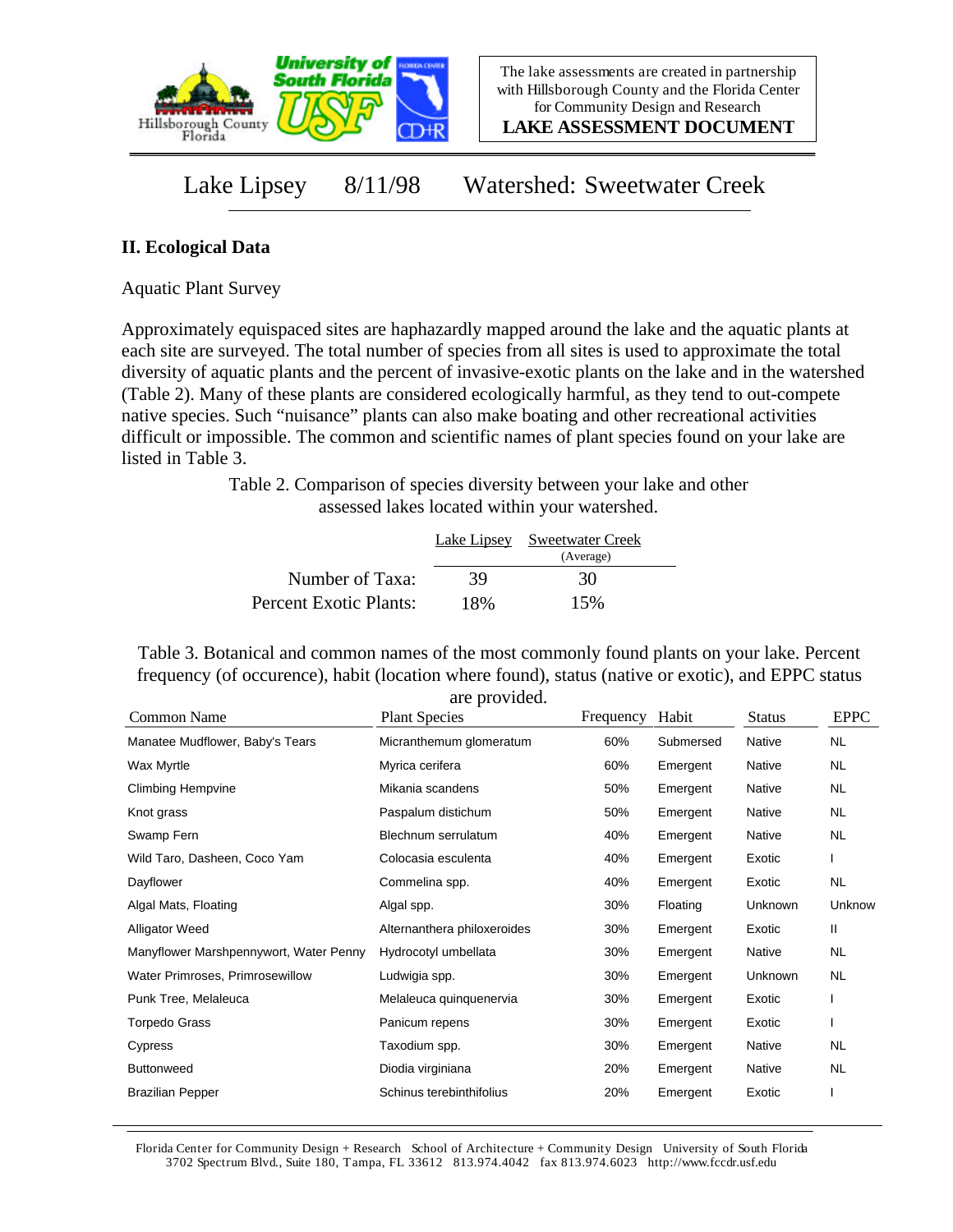Lake Lipsey 8/11/98 Watershed: Sweetwater Creek

| Southern Red Maple                   | Acer rubrum var. trilobum | 10% | Emergent  | Native  | NL        |
|--------------------------------------|---------------------------|-----|-----------|---------|-----------|
| Pigweed, Water Hemp                  | Amaranthus australis      | 10% | Emergent  | Native  | <b>NL</b> |
| <b>Bur Marigold</b>                  | Bidens spp.               | 10% | Emergent  | Native  | NL.       |
| Bog Hemp, False Nettle               | Boehmeria cylindrica      | 10% | Emergent  | Native  | <b>NL</b> |
| Asian Pennywort, Coinwort, Spadeleaf | Centella asiatica         | 10% | Emergent  | Native  | NL.       |
| Common Buttonbush                    | Cephalanthus occidentalis | 10% | Emergent  | Native  | <b>NL</b> |
| <b>Fragrant Flatsedge</b>            | Cyperus odoratus          | 10% | Emergent  | Native  | NL.       |
| Sedge                                | Cyperus spp.              | 10% | Emergent  | Unknown | <b>NL</b> |
| Yellow-flag Iris                     | Iris pseudacorus          | 10% | Emergent  | Exotic  | NL.       |
| Sweetbay Magnolia                    | Magnolia virginiana       | 10% | Emergent  | Native  | NL.       |
| Sword Fern, Boston Fern              | Nephrolepis spp.          | 10% | Emergent  | Unknown | NL.       |
| Cinnamon Fern                        | Osmunda cinnamomea        | 10% | Emergent  | Native  | <b>NL</b> |
| Royal Fern                           | Osmunda regalis           | 10% | Emergent  | Native  | NL.       |
| Swampbay                             | Persea palustris          | 10% | Emergent  | Native  | <b>NL</b> |
| Smartweed, Knotweed                  | Polygonum spp.            | 10% | Emergent  | Native  | NL.       |
| Water Oak                            | Quercus nigra             | 10% | Emergent  | Native  | <b>NL</b> |
| Arrowhead                            | Sagittaria ssp.           | 10% | Emergent  | Native  | NL.       |
| Willow                               | Salix spp.                | 10% | Emergent  | Native  | NL.       |
| Elderberry                           | Sambucus canadensis       | 10% | Emergent  | Native  | NL.       |
| Soft-stem Bulrush                    | Scirpus validus           | 10% | Emergent  | Native  | NL.       |
| Cattails                             | Typha spp.                | 10% | Emergent  | Native  | NL.       |
| Tapegrass                            | Vallisneria americana     | 10% | Submersed | Native  | <b>NL</b> |
| Chain fern                           | Woodwardia spp.           | 10% | Emergent  | Native  | NL        |
|                                      |                           |     |           |         |           |